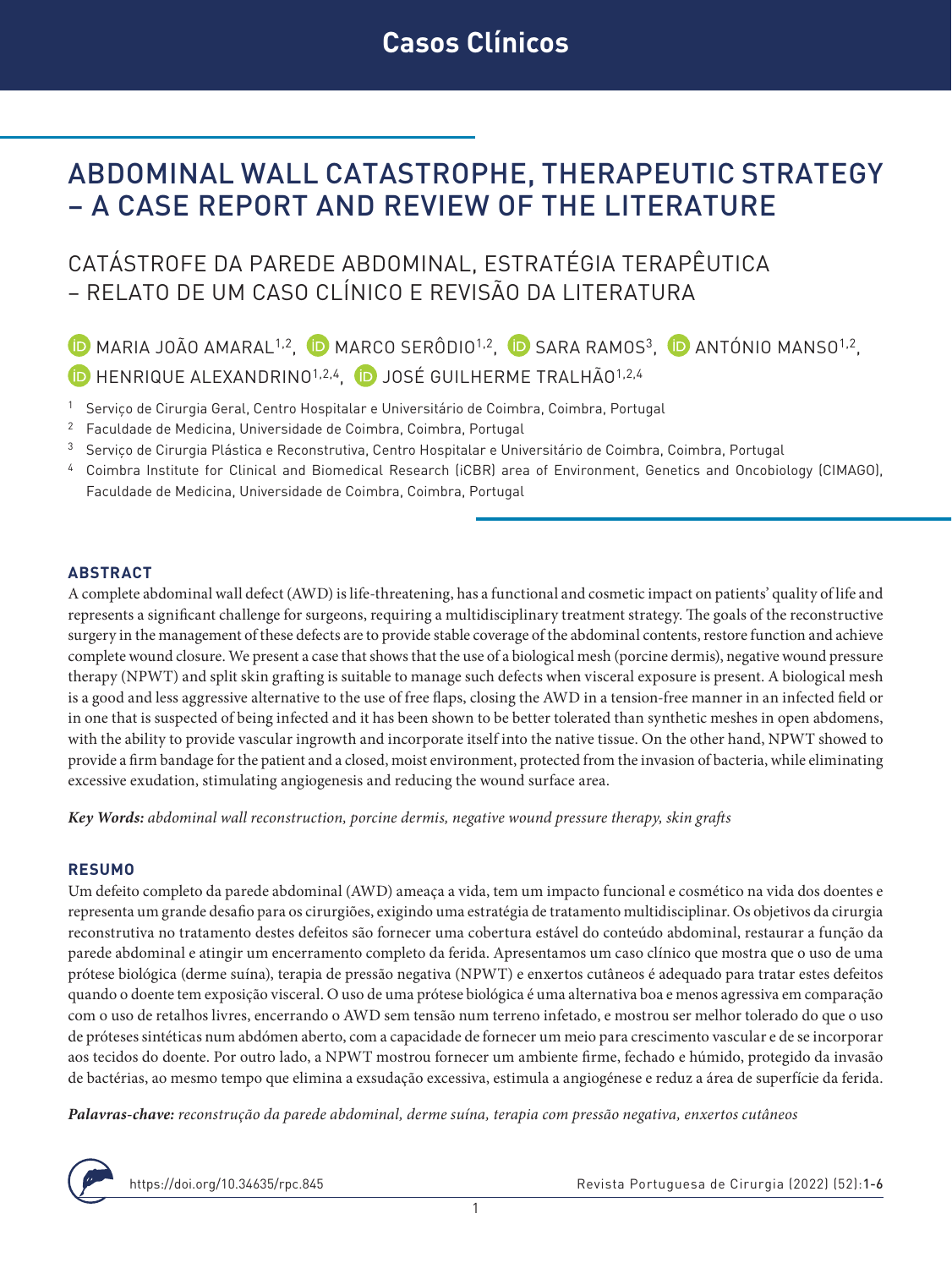## INTRODUCTION

Abdominal wall defects (AWD) can result from trauma, tumours, necrotizing infections or complications of previous surgeries<sup>1</sup>, particularly when patients are managed with open abdomen techniques in a damage control strategy. A complex AWD is defined as any defect presenting with two or more of the following criteria: large or multiple AWD ≥ 10cm in width; wound class III (contaminated) or IV (dirty); parastomal, lumbar or subcostal location; multiple previous repair; loss of domain; presence of fistula; open abdomen and/or primary closure impossible without component separation technique.<sup>2</sup> A complete AWD is life-threatening<sup>3</sup>, has a functional and cosmetic impact on patients' quality of life<sup>1</sup> and represents a significant challenge for surgeons. The most severe complication is the development of enteroatmospheric fistula, extremely difficult to manage.

The treatment of AWD is complex, requires a multidisciplinary strategy, is resource and timedemanding and often hazardous. The surgical therapy of an AWD can require several techniques, often in combination, such as: advancement flaps, biological meshes and/or skin grafts. Negative wound pressure therapy (NPWT) can be used to prepare the wound for definitive repair.<sup>4</sup> It can provide temporary coverage of the abdominal defect, allowing clinical stabilization of the patient and resolution of intra-abdominal disease, mimetizing a normal closed peritoneal environment. It also provides a closed moist environment with removal of excess fluid of the parietal wound, promoting granulation tissue formation even on bradytrophic surfaces like prosthetic implants, where spontaneous overgranulation is slow and difficult.<sup>1</sup>

Prosthetic material can provide strength and functionality to the abdominal wall although its use brings along the susceptibility to bacterial colonization and biofilm formation. Biological meshes have a lower risk for graft rejection, complications and infection, compared to nonabsorbable ones. $<sup>1</sup>$  They</sup> constitute a surgical strategy for abdominal repair in cases of total loss of the aponeurotic muscle plane, since they allow contact with the intestinal loops and develop neovascularization that allows for skin graft coverage.<sup>5</sup>

We report a rare case of a patient with a large abdominal wall defect with visceral exposure, who was treated with a biological mesh, NPWT and with subsequent skin grafting.

## CASE PRESENTATION

A 70-year-old man was transferred to our surgical intermediate care unit (SICU) with the diagnosis of abdominal wall necrosis after being submitted to an open cholecystectomy (Kocher incision) for an acute cholecystitis at a regional hospital. The patient had a past medical history of a colon resection (vertical midline incision) for acute diverticulitis, appendectomy (Rockey-Davis incision), right inguinal hernia repair (inguinal incision), myocardial infarction, chronic obstructive pulmonary disease, arterial hypertension, dyslipidemia, hyperuricemia and peptic ulcer disease.

On postoperative day 3 of the cholecystectomy, the patient developed a complicated surgical site infection, with necrotizing fasciitis of the right-upper quadrant abdominal wall. The patient underwent initial emergency and then repeated surgical debridements of the abdominal wall, as well as nine sessions of hyperbaric oxygen therapy at another hospital. As a consequence, a large full thickness abdominal wall defect developed in the rightupper quadrant, with visceral exposure (figure 1). Considering size (approximately 20x15cm) and location, a primary closure was not possible.

At this moment, the patient was transferred to our unit, aiming at a multidisciplinary intervention by general and plastic surgeons. NPWT was used with a plastic draping over the abdominal content, as a temporary laparostomy. The plastic draping was used with multiple perforations,

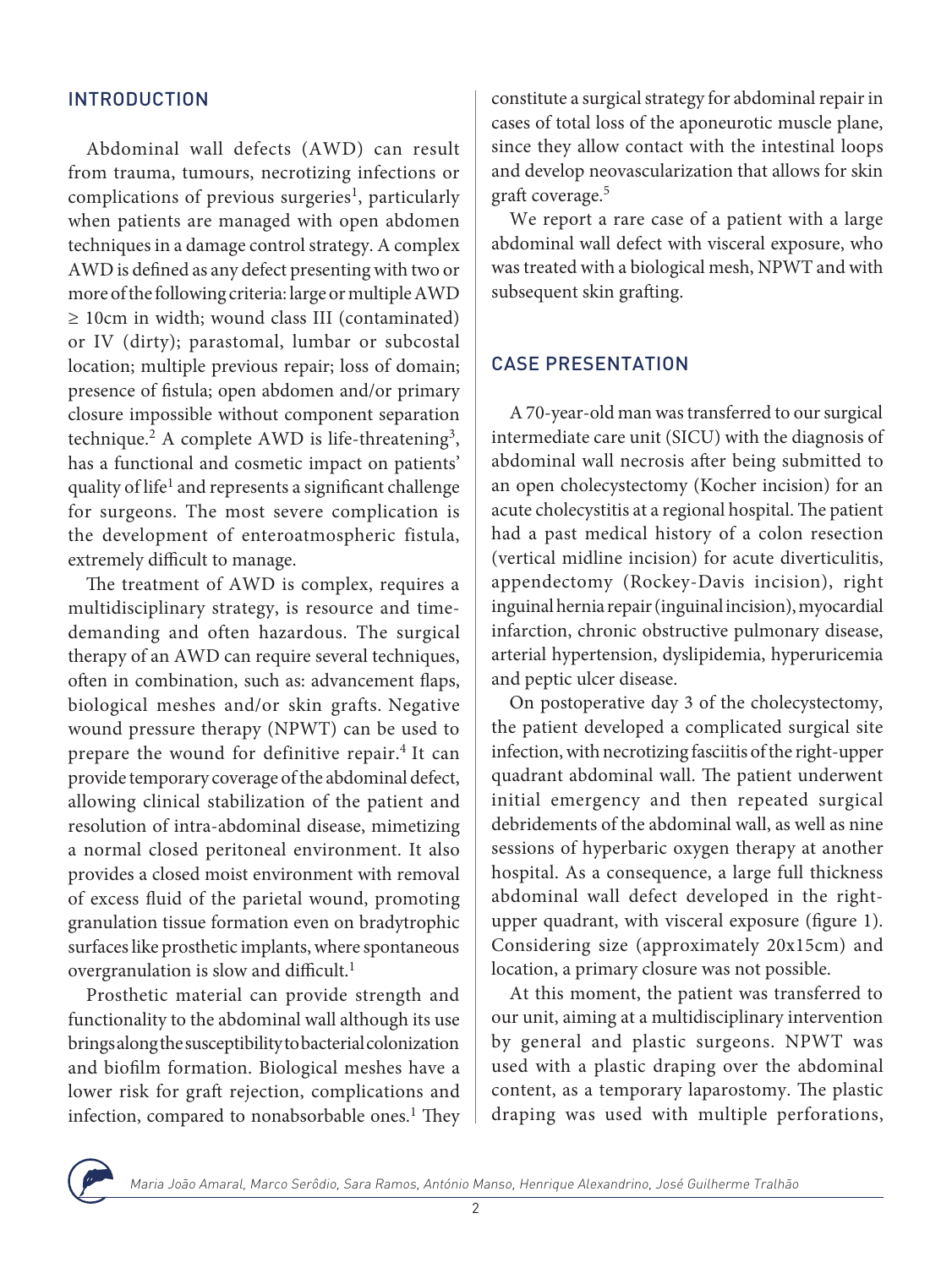

Figure 1 – **Destruction of the abdominal wall, mostly in the upper right quadrant, with visceral exposure.**

covering the viscera to the peritoneal recesses, and a polypropylene prosthesis was sutured to the aponeurotic edges, over which the negative pressure system was applied, allowing to get the abdominal walls retracted, handling swollen soft tissue and edematous inner organs. Rasilainen *et al* showed that the use of vacuum and mesh-mediated fascial traction as a temporary abdominal closure resulted in a higher fascial closure rate than methods that don't provide facial traction.<sup>6</sup>

Hospital stay was complicated by several episodes of myocardial ischemia and respiratory failure, which conveyed a significant challenge to hemodynamic stabilization of the patient. In addition, he presented several episodes of upper gastrointestinal bleeding due to his peptic ulcer disease, requiring blood transfusions and endoscopic therapy. On day 18 after arriving to our SICU, a Vicryl® mesh was placed in order to support the defect. Three days later, on day 21 (figure 2), with a stabilized wound with fresh granulation tissue and without any signs of infection, a biological mesh was applied – Fortiva® Tissue Matrix (1.5 mm, 20 x 25 cm) – a non-crosslinked acellular porcine dermal matrix. This porcine dermis acts like a scaffold allowing for neovascularization, which ultimately results



Figure 2 – **Three days after placement of an absorbable mesh, just before the placement of the biological mesh.**

in replacement of the implant with the patient's tissue.7 Once again, NPWT was used, now without any interface. Values ranged from –50 mmHg, in the beginning, and –125 mmHg, in progressive increase and in continuous mode. On day 28, seven days after placement of the biological mesh, no signs of infection were present (figure 3).

After three dressing changes, sufficient granulation tissue was built up, without any signs of infection. Split thickness skin grafts to cover the



Figure 3 – **Seven days after placement of the biological mesh.**

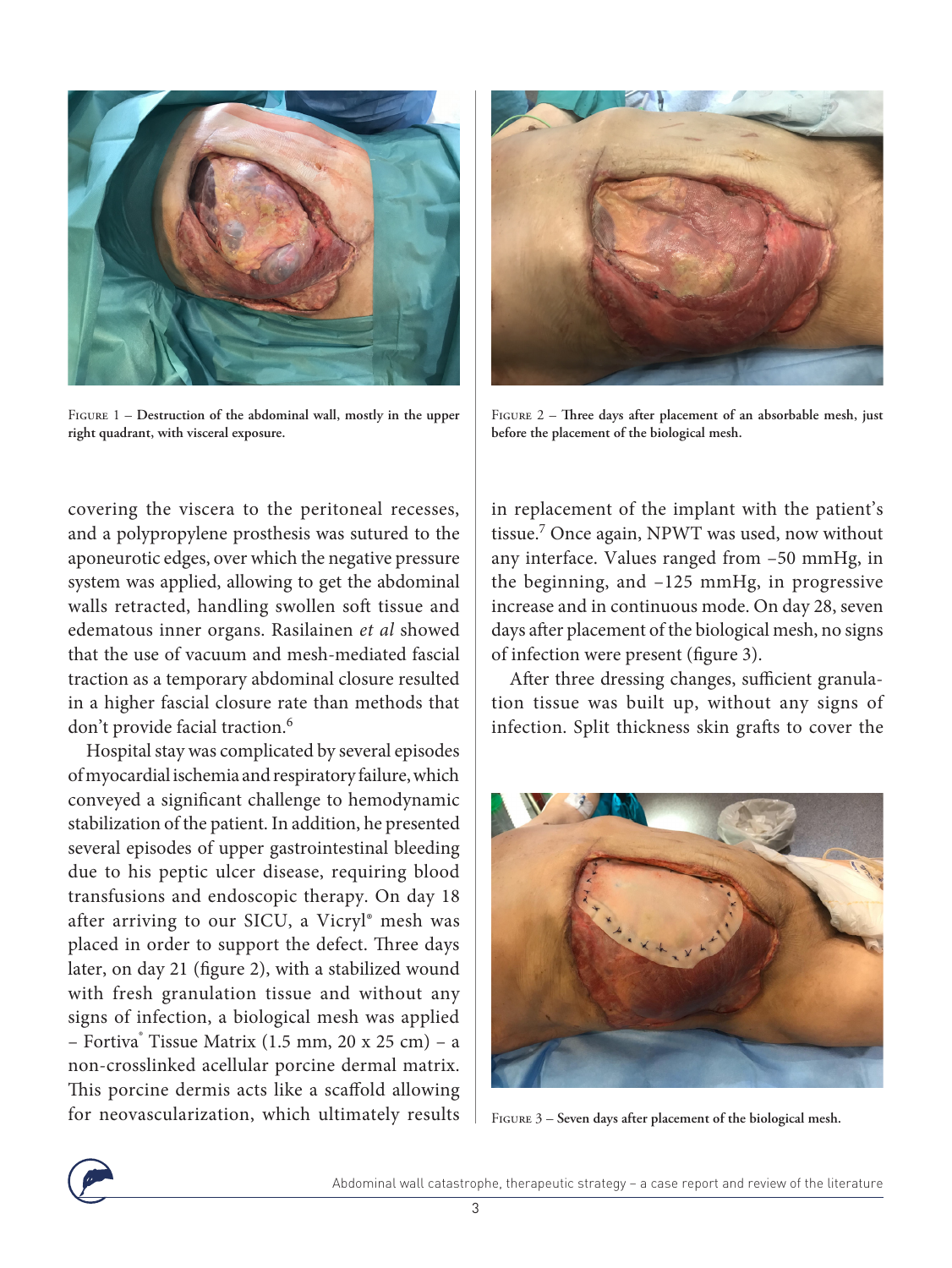

granulated wound were carried on day 49 and day 82 (donor area: right thigh).

NPWT over the grafts was used in order to try to increase graft take rate. The complete replacement of the NPWT dressing was scheduled according to the amount and macroscopic feature of the collected fluid, and in order to avoid damaging the mesh or increase the risk of infection. Despite this and the clinical signs of a clean infection free wound, there was incomplete take of the grafts on both sessions, and the wound presented with abundant exudate, although no microorganism were identified on swab cultures. Considering these conditions, a decision was made towards ambulatory regular wound care with appropriate dressings (Aquacel® Ag) to manage the exudate and promote secondary healing. Discharge from the hospital occurred on day 98.

Before discharge, a physiatrist instituted a rehabilitation program based on kinesitherapy, bronchial hygiene techniques, reconditioning to orthostatism and gait training. One month (about fourty-two days after the second application of



Figure 4 – **A: 1 month after discharge, about fourty-two days after the second application of split skin grafting. B: 2 months after discharge.**

split skin grafting) and two months after discharge, the wound was as we see on figure 4A and 4B, respectively.

## **DISCUSSION**

A complete AWD is a life-threatening condition. If the patient survives the initial insult, he will most probably be faced with a mutilating functional and cosmetic result  $3$  with a significant impact on his quality of life and daily basic activities.

The reconstruction of large AWD is highly challenging and costly, $3$  mainly if we are dealing with an open abdomen. Its management requires not only excellent surgical technique tailored to the local conditions, but also attention to the patient's overall situation, medical and nutritional status. The goals of the reconstructive surgery in the management of these defects are to provide stable coverage of the abdominal contents, restore function and achieve complete wound closure.3,4

Most AW reconstructions are performed with either musculocutaneous flaps or meshes. Mesh placement is a simpler procedure and avoids potential morbidity related to the donor area.5

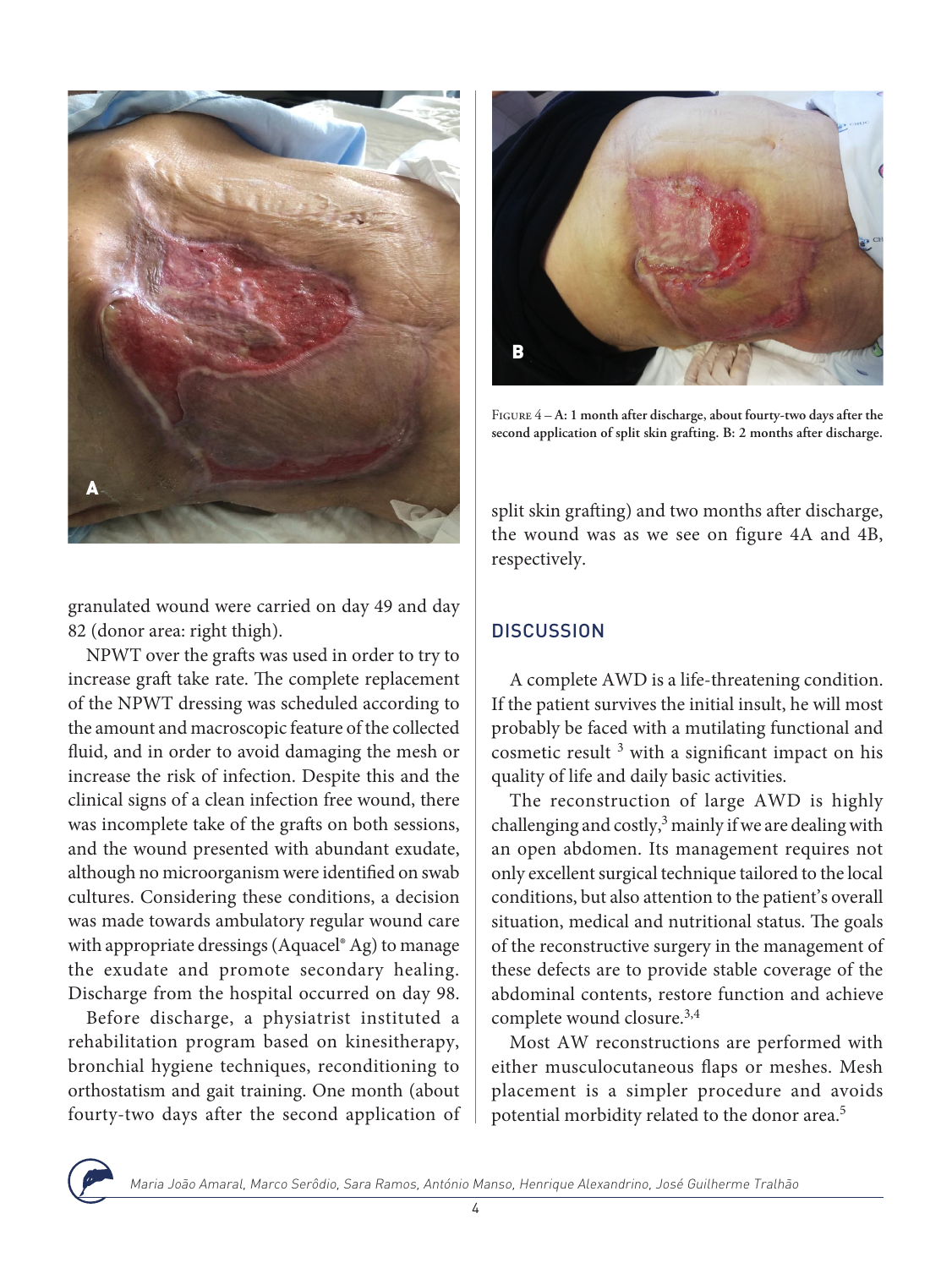The use of a free flap was considered in this patient but it would require an extensive operative intervention and, giving its comorbidities and clinical status, a decision was made towards a quick, less aggressive but still effective procedure. Meshes can be either synthetic (permanent or absorbable) or biological. The use of a biological mesh (porcine dermis) seemed like a good alternative, as shown in this and previous cases.<sup>4,8</sup> It is usually used in an attempt to close the AWD in a tension-free manner in an infected field or in one that is suspected of being infected,<sup>8</sup> and it has been shown to be better tolerated than synthetic meshes in open abdomens, complex parietal defects or contaminated surgical fields, producing less inflammatory reaction and adhesions even when in contact with viscera.<sup>5</sup> This type of mesh, even when exposed (like in the case of our patient), has the ability to provide vascular ingrowth and incorporate itself into the native tissue.5 In fact, the use of permanent synthetic meshes is historically contraindicated in these cases, given the risk of postoperative infective complications and direct viscera contact, although, according to a review by Köckerling F *et al*, the available evidence is limited in quantity and quality, but it does not support the superiority of biologic over synthetic non-absorbable meshes in contaminated fields. $8,9$ 

With this case, we also demonstrated that absorbable meshes have a place in temporary abdominal wall support in contaminated conditions, enhancing the likelihood of a subsequent successful placement of a permanent mesh.<sup>1</sup> Furthermore, NPWT showed to provide a firm bandage for the patient, supporting the abdomen.<sup>3</sup> It was a very good system of wound coverage every step of the way, providing a closed, moist environment, protected from the invasion of bacteria, while eliminating excessive exudation and stimulating angiogenesis.1,3,4,10 It also reduced the wound surface area and enabled better healing performance of the biological mesh.4 Though other papers and our own personal experience have proved its utility in improving the rate of skin graft take, this was not the case in this patient.

This case report also shows the feasibility, safety and efficacy of this combination of techniques for AWD reconstruction, as previously presented in, at least, 12 cases.10 The disadvantage of this method is the need for a long hospitalization and outpatient treatment, leading to a high cost. The risk of developing complications is also high, although not present in the case of our patient. Reported complications include evisceration, enterocutaneous fistulas, abundant loss of fluids, seromas and local infections that can appear up to 1 year after mesh placement.10

The eventration recurrence rate with a crosslinked acellular porcine dermis mesh is the same between various studies, whatever the methodology, the patient's profile and, above all, the wound contamination, varying from 0% to 15%. This type of mesh has the lowest failure rate of all biological meshes and the longest time until failure occurs.<sup>11</sup> Human cadaveric and other non-crosslinked grafts may have initial success but eventually result in loss of tensile strength, increased tissue laxity and high recurrence rates.12 In this case, a non-crosslinked acellular porcine dermis mesh was used and we managed to successfully use it for open abdomen bridging in the reconstruction process. Regarding other biological meshes, a recent study aimed to compare the results of the use of fetal bovine with porcine acellular dermal matrix for ventral hernia repair or for open abdomen bridging. The authors concluded that both meshes perform well, with satisfactory recurrence rates, only slightly higher compared to traditional synthetic mesh repairs.<sup>13</sup> Also, poly-4-hydroxybutyrate biosynthetic meshes seem like a reliable alternative across a range of defect characteristics, although further research is needed.14

Systemic therapy, organ and nutritional support were also an essential part of the treatment of our patient, as well as psychosocial support. It took us some time to apply the biological prosthesis because,